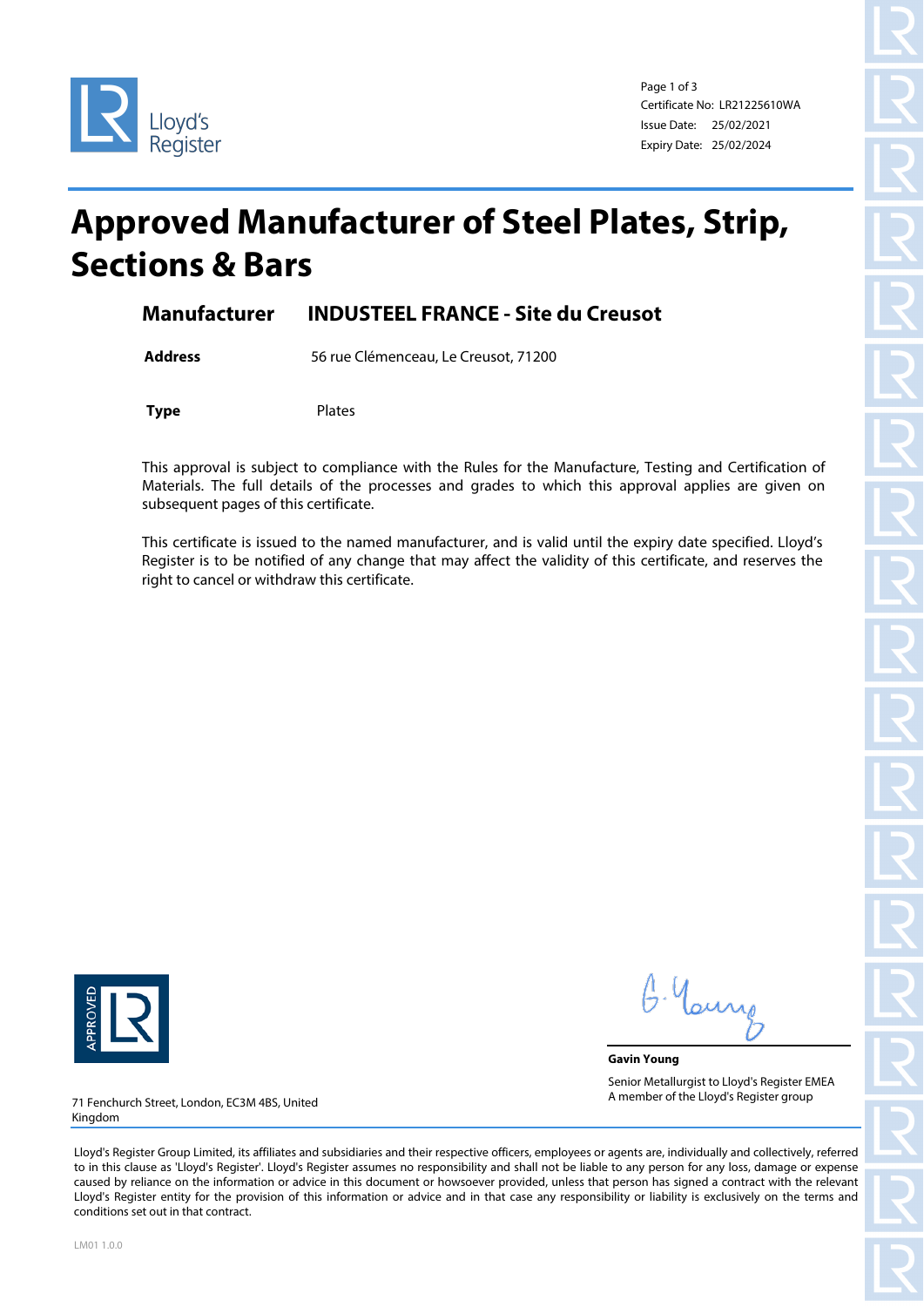

Page 2 of 3 Certificate No: LR21225610WA Issue Date: 25/02/2021 Expiry Date: 25/02/2024

# **Approved Manufacturer of Steel Plates, Strip, Sections & Bars**

| <b>Plates</b>           | <b>Austenitic Stainless</b>               | <b>Grades</b> | <b>Maximum Thickness Units</b> |    |
|-------------------------|-------------------------------------------|---------------|--------------------------------|----|
| <b>Solution Treated</b> |                                           | 304L          | 50.00                          | mm |
| <b>Solution Treated</b> |                                           | 316L          | 50.00                          | mm |
| <b>Plates</b>           | <b>Normal Strength</b>                    | <b>Grades</b> | <b>Maximum Thickness Units</b> |    |
| Normalized              | Killed                                    | A             | 150.00                         | mm |
| Normalized              | Fine Grain Al                             | E             | 150.00                         | mm |
| Normalized              | Fine Grain Al                             | D             | 150.00                         | mm |
| Normalized              | Fine Grain Al                             | B             | 150.00                         | mm |
| Normalized              | Fine Grain Al                             | A             | 100.00                         | mm |
| <b>Plates</b>           | <b>Higher Strength</b>                    | <b>Grades</b> | <b>Maximum Thickness Units</b> |    |
| Normalized              | Fine Grain Al                             | <b>FH36</b>   | 50.00                          | mm |
| Normalized              | Fine Grain Al                             | <b>FH32</b>   | 50.00                          | mm |
| Normalized              | Fine Grain Al                             | <b>EH36</b>   | 150.00                         | mm |
| Normalized              | Fine Grain Al                             | EH32          | 150.00                         | mm |
| Normalized              | Fine Grain Al                             | <b>DH36</b>   | 150.00                         | mm |
| Normalized              | Fine Grain Al                             | <b>DH32</b>   | 150.00                         | mm |
| Normalized              | <b>Fine Grain Al</b>                      | AH36          | 150.00                         | mm |
| Normalized              | Fine Grain Al                             | AH32          | 150.00                         | mm |
| <b>Plates</b>           | <b>Ferritic Low</b><br><b>Temperature</b> | <b>Grades</b> | <b>Maximum Thickness Units</b> |    |
| Normalized              | Fine Grain Al                             | LTEH36        | 50.00                          | mm |
| Normalized              | Fine Grain Al                             | LTEH32        | 50.00                          | mm |
| Normalized              | Fine Grain Al                             | LTDH36        | 50.00                          | mm |
| Normalized              | Fine Grain Al                             | LTAH36        | 50.00                          | mm |
| Normalized              | Fine Grain Al                             | LTAH32        | 50.00                          | mm |
| Normalized              | Fine Grain Al                             | 9Ni           | 50.00                          | mm |
| Normalized              | Fine Grain Al                             | 5Ni           | 50.00                          | mm |
| Normalized              | Fine Grain Al                             | 3.5Ni         | 50.00                          | mm |



71 Fenchurch Street, London, EC3M 4BS, United Kingdom

Lloyd's Register Group Limited, its affiliates and subsidiaries and their respective officers, employees or agents are, individually and collectively, referred to in this clause as 'Lloyd's Register'. Lloyd's Register assumes no responsibility and shall not be liable to any person for any loss, damage or expense caused by reliance on the information or advice in this document or howsoever provided, unless that person has signed a contract with the relevant Lloyd's Register entity for the provision of this information or advice and in that case any responsibility or liability is exclusively on the terms and conditions set out in that contract.